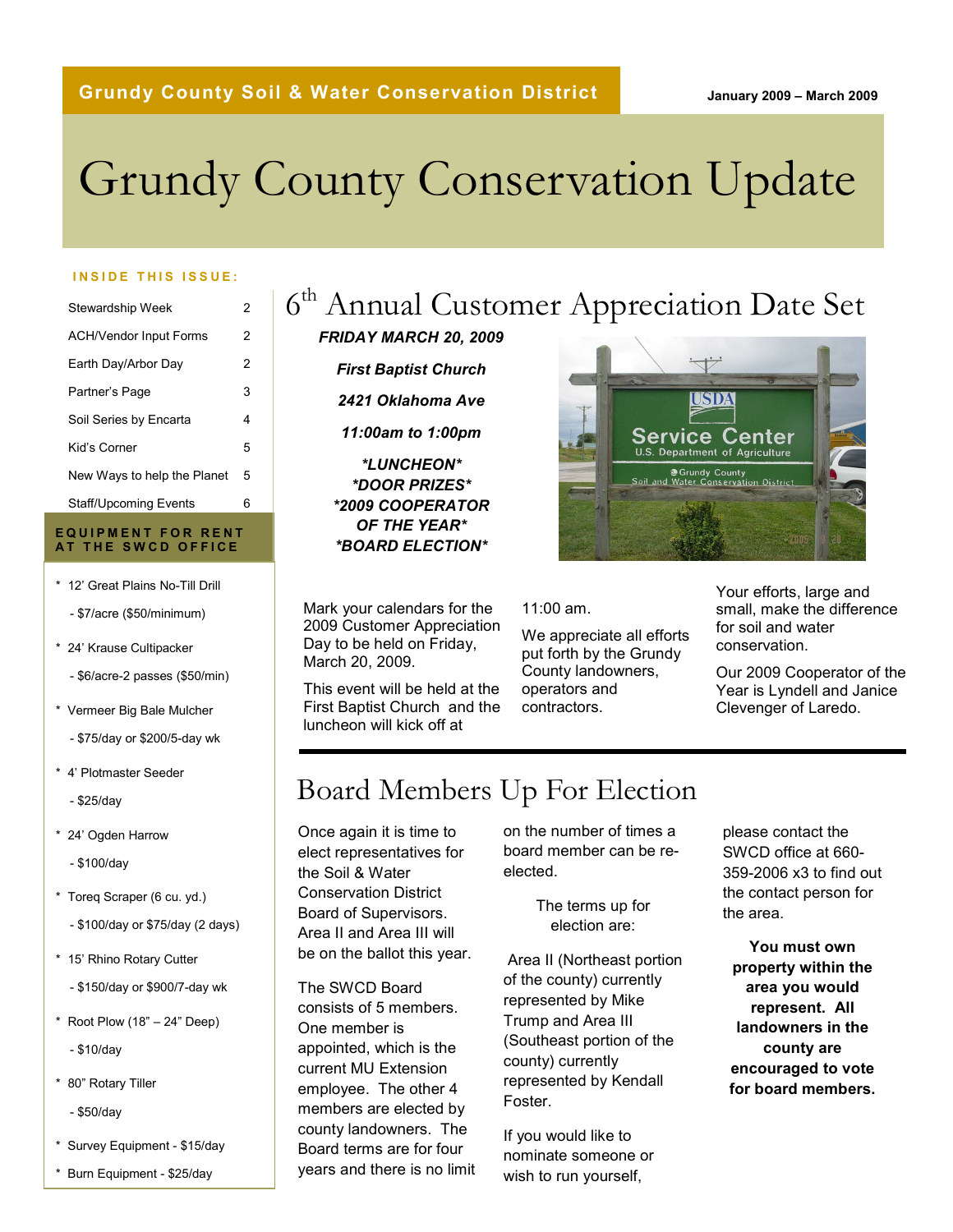### Page 2 Grundy County Conservation Update



#### Is soil an important ingredient in your every day life?

The answer is yes, and here are a few reasons why:

Last night you slept in a building built on soil.

You drink water that flows through soil and is cleaned by the soil.

You breathe air that comes partly from plants growing in the soil.

You even wear clothes made from plants that grow in the soil.

## 2009 Stewardship Week April 26 – May 3

NACD has partnered with the Smithsonian National Museum of Natural History and the Soil Science Society of America in order to use this year's theme…"Dig It! The Secrets of Soil".

Soils make our lives possible. We build on them, play on them, drive on them, eat food grown in or raised on them, take medicines from them, wear clothes we wouldn't have without soils, drink water that wouldn't be clean without soils, breathe air we wouldn't have without the plants and trees growing in soils. The entire earth—every ecosystem, every living organism—is dependent upon soils.

#### A Few Facts about Soil

Soil makes up the outermost layer of our planet.

Topsoil is the most productive soil layer.

Soil has varying amounts of organic matter (living and dead organisms), minerals and nutrients.

Five tons of topsoil spread over an acre is only as thick as a dime.

Natural processes can take more than 500 years to form one inch of topsoil.

Soil scientists have identified over 70,000 kinds of soil in the United States.

Soil is formed from rocks and decaying plants and animals.

An average soil sample is 45 percent minerals, 25 percent water, 25 percent air and five percent organic matter.

Different-sized mineral particles, such as sand, silt, and clay, give soil its texture.

Fungi and bacteria help break down organic matter in the soil.

Plant roots and lichens break up rocks which become part of new soil.

Roots loosen the soil, allowing oxygen to penetrate. This benefits animals living in the soil.

Roots hold soil together and help prevent erosion.

Information provided by U.S. Dept. of Agriculture, Natural Resources Conservation Service and listed on the Environmental Protection Agency website at

http://epa.gov/gmpo/edresources/soil.html.

This excerpt found at http://nacdnet.org/education/resources/soils/

### ACH/Vendor Input Forms

Change is here! Well, when it comes to receiving monies for conservation practices.

In the past a landowner would receive a check in the mail. Now everything is going electronically. All practice monies will be direct deposited into the landowner's checking or savings account.

I

I

We have 2 forms that need completed as soon as possible.

#### Vendor ACH/EFT

Application – This form will be completed by the landowner AND the banking institution. This guarantees the accuracy of routing and checking/savings account numbers in order for the practice monies to be direct deposited into the account.

Vendor Input – This form needs completed by the landowner. The purpose of this form is to have correct name, TIN/SSN, mailing address, etc in order for the State to issue 1099's for the current tax year.

If you have not received these forms or have questions, please contact the SWCD Office at 660-359- 2006 x3.

### Celebrate Earth Day & Arbor Day in April 2009

Earth Day (April 22, 2009), a day dedicated to the environmental health of our planet. Programs & activities are designed to educate people about Earth's environment and threats to the environment. This excerpt found at http://encarta.msn.com/encnet/refpages/search.aspx?q=Earth+Day

Arbor Day (April 24, 2009), annual observance dedicated to the planting and conservation of trees. On Arbor Day, many people plant trees and bushes in their communities. Arbor Day educational programs provide information about trees, tree care, and the natural environment. This excerpt found at http://encarta.msn.com/encnet/refpages/search.aspx?q=arbor+day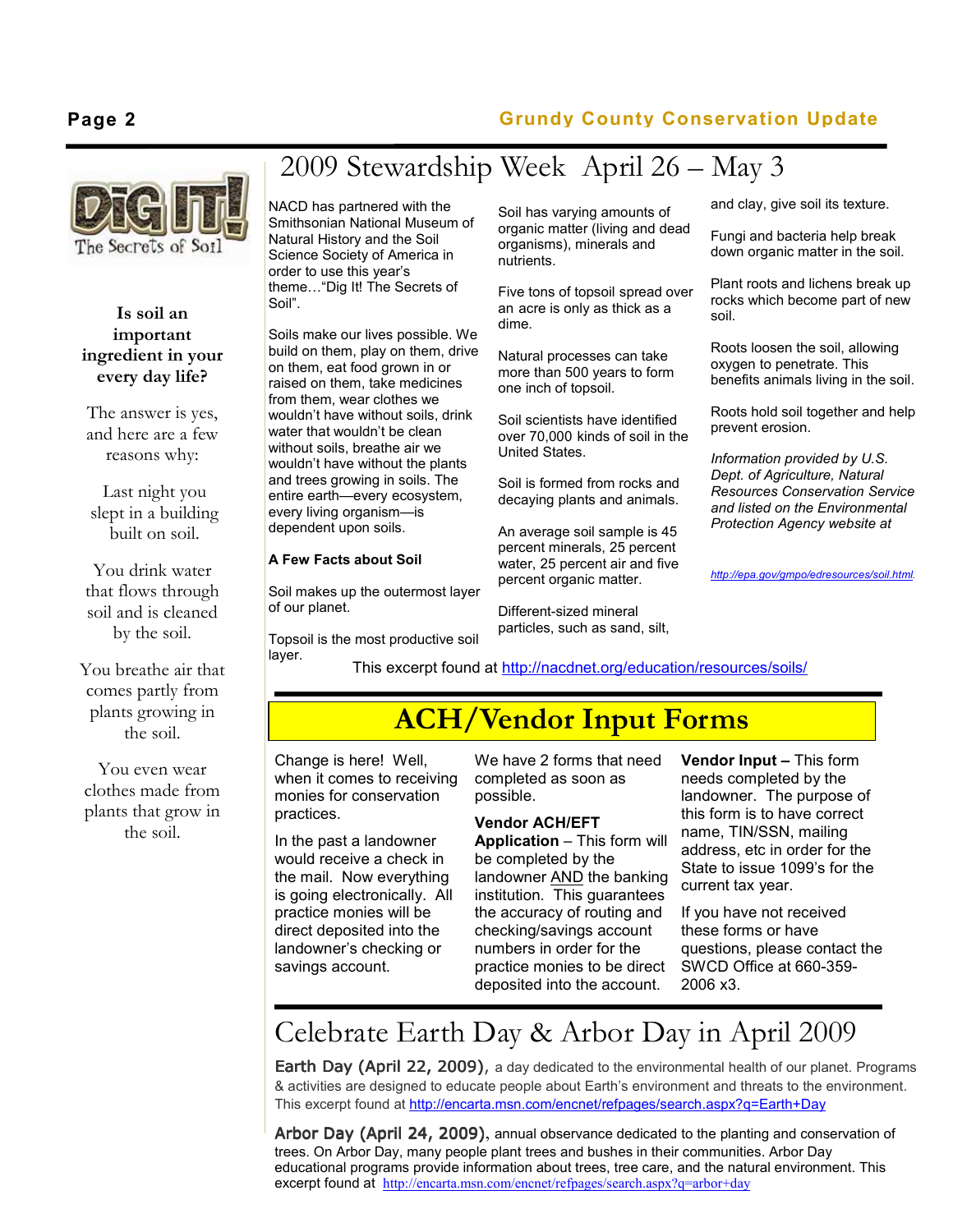#### Grundy County Conservation Update **Example 2018** Page 3

## Using Wood Ashes in the Garden

A question I am

occasionally asked is if it is ok to use wood ashes in the garden. The homeowner typically has a fireplace or wood stove which produces a large amount of wood ashes each winter. This can become a disposal problem. Is it acceptable to put them on the garden?

I always answer that with a guarded "Yes." Wood ashes can benefit your garden. But overuse will cause problems which are not easily corrected. Caution is in order.

First, the good news. If you have an acid soil, you may use some wood ashes without problems. Wood ashes are alkaline, and will raise your soil's pH. Some wood ashes have a neutralizing equivalent up to around half of that of limestone. Thus, if a soil test called for five pounds of limestone per 100 square feet, you could use around ten pounds of wood ashes to get the same effect.

But this is only approximate. If you use wood ashes regularly, you will want to keep a close eye on your soil's pH, since you don't want to raise it too high. Once you get up to 6.5, you need to be careful, and will probably need to discontinue adding wood ashes until the pH starts to decline again.

And that's the bad news; you can actually apply too many wood ashes to your soil, and raise its pH to a level which is too high for most plants. Sometimes I get a soil test back with a very high pH level. The first question I ask is, "Did you apply wood ashes?" Quite often, they have. If it's too high, they may have to apply sulfur to bring the pH back down to an acceptable level.

Wood ashes do contain some nutrient value. So as long as your soil is acid, they can be beneficial.

Typically, wood ashes contain from one to two percent phosphate, and from four to ten percent potassium. They also contain calcium. The levels will depend on the type of wood being burned, and the completeness of combustion. If wood ashes have been rained on before spreading on your garden, many of the nutrients may have been leached out.

So should you apply wood ashes to your garden? First, get a soil test, to see what your soil's pH is. If it is acid, feel free to add a light sprinkling of wood ashes. Avoid heavy applications in small areas. But by using a reasonable amount under the right conditions, you'll be adding some nutrient value and eliminating the need for lime.

Article Courtesy of Tim Baker Northwest Region **Horticulture** Specialist University of Missouri Extension

Schools are invited to help fight litter through "No MOre Trash!" contest

JEFFERSON CITY, MO – Missouri elementary and middle schools are invited to help in the fight against litter -- and to have some MDC and MODOT sponsor the 2009 "Yes You CAN Make Missouri Litter Free Trash Can Decorating Contest

creative and educational fun -- by participating in the 2009 "Yes You CAN Make Missouri Litter Free" Trash Can Decorating Contest. The annual contest is sponsored by the Missouri Department of Conservation and the Missouri Department of Transportation as part of their ongoing "No MOre Trash!" campaign to raise awareness about Missouri's litter problem and to discourage littering. Through the contest, classes are encouraged to join in the fight against litter by decorating and displaying a large trash can with the "No MOre Trash!" logo and a litter prevention message using a variety of creative mediums. There is no entry fee and participating classes simply need to submit an entry form and a photo of the completed can. Schools may submit one entry in each competition category. The competition categories are grades K-2, 3-5 and 6-8. Entries will be judged based on creativity, adherence to the contest rules and effective use of theme and logo.

The deadline for entries is March 16, 2009. Winning entries will be notified in early April.

In addition to the educational value of teaching children about the impacts of litter on their lives and the environment, participating classes have a chance to win a grand prize of \$500 and a trophy, along with three \$100 prizes from competition grade categories. Complete contest rules, entry forms, the "No MOre Trash!" logo, 2008 contest winners, facts on litter and educational information are available online at www.nomoretrash.org. For more information, call 573-522-4115, ext. 3362, or email nomoretrash@mdc.mo.gov.



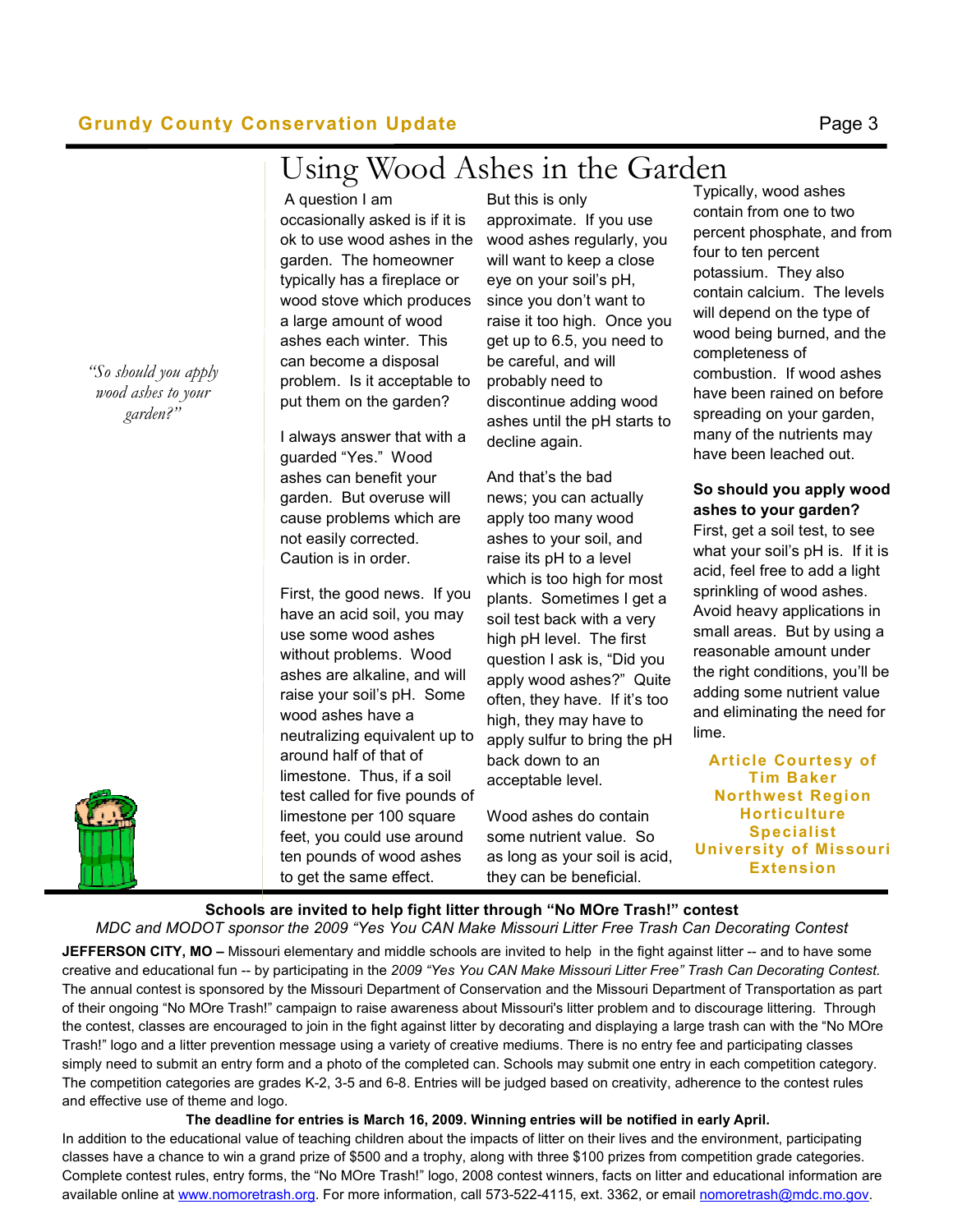### Soil Series by Encarta.msn.com

#### Introduction

Soil, the loose material that covers the land surfaces of Earth and supports the growth of plants. In general, soil is an unconsolidated, or loose, combination of inorganic and organic materials. The inorganic components of soil are principally the products of rocks and minerals that have been gradually broken down by weather, chemical action, and other natural processes. The organic materials are composed of debris from plants and from the decomposition of the many tiny life forms that inhabit the soil.

Soils vary widely from place to place. Many factors determine the chemical composition and physical structure of the soil at any given location. The different kinds of rocks, minerals, and other geologic materials from which the soil originally formed play a role. The kinds of plants or other vegetation that grow in the soil are also important. Topography that is, whether the terrain is steep, flat, or some combination—is another factor. In some cases, human activity such as farming or building has

caused disruption. Soils also differ in color, texture, chemical makeup, and the kinds of plants they can support.

Soil actually constitutes a living system, combining with air, water, and sunlight to sustain plant life. The essential process of photosynthesis, in which plants convert sunlight into energy, depends on exchanges that take place within the soil. Plants, in turn, serve as a vital part of the food chain for living things, including humans. Without soil there would be no vegetation—no crops for food, no forests, flowers, or grasslands. To a great extent, life on Earth depends on soil.

The study of different soil types and their properties is called soil science or pedology. Soil science plays a key role in agriculture, helping farmers to select and support the crops on their land and to maintain fertile, healthy ground for planting. Understanding soil is also important in engineering and construction. Soil engineers carry out detailed analysis of the soil prior to building roads, houses,

industrial and retail complexes, and other structures.

Soil takes a great deal of time to develop thousands or even millions of years. As such, it is effectively a nonrenewable resource. Yet even now, in many areas of the world, soil is under siege. Deforestation, overdevelopment, and pollution from humanmade chemicals are just a few of the consequences of human activity and carelessness. As the human population grows, its demand for food from crops increases, making soil conservation crucial.

Next Newsletter the Soil Series continues with Composition of Soils - Inorganic Material, Organic Material and Water.



"Soil actually constitutes a living system…"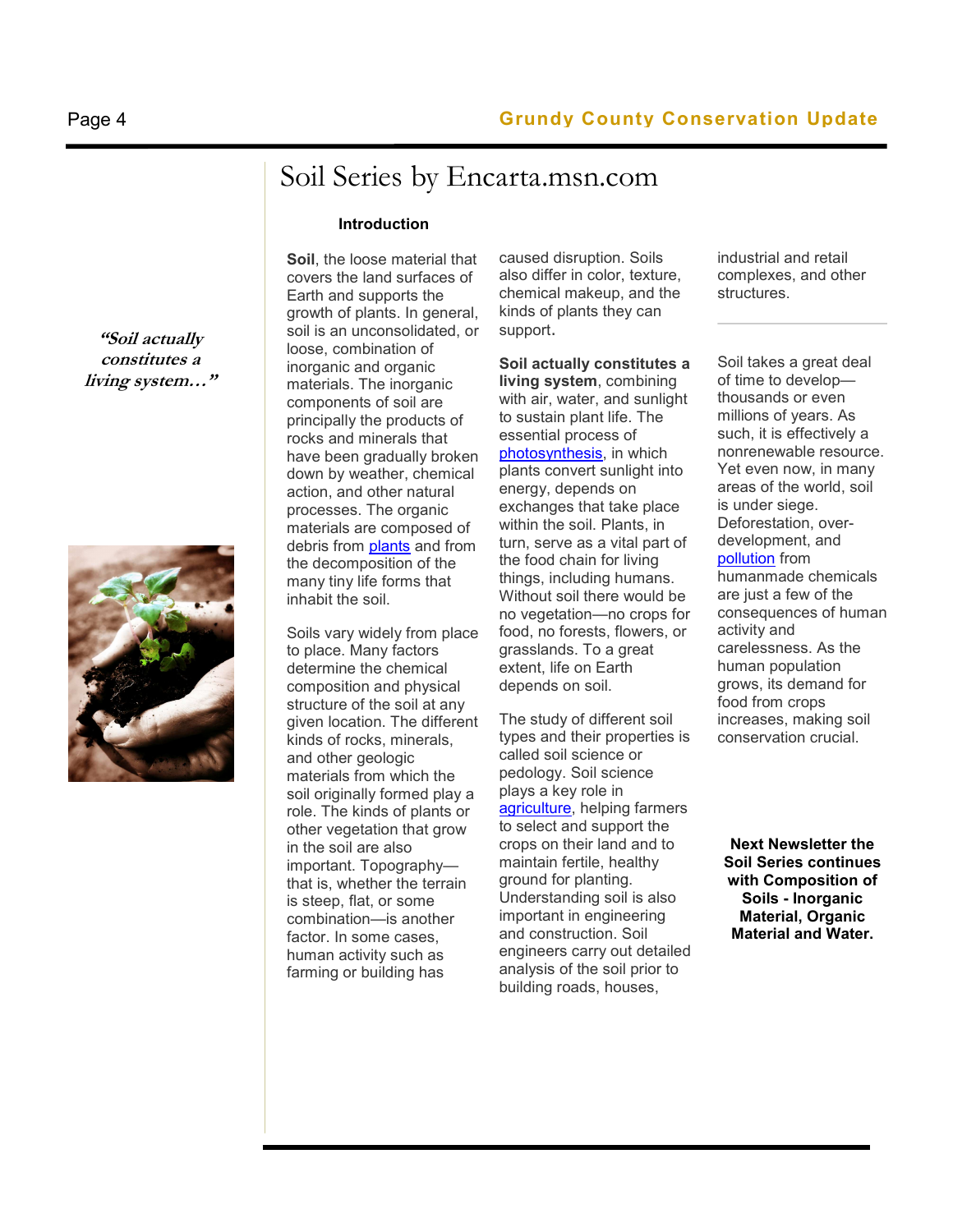#### Grundy County Conservation Update **Example 2018** Page 5

### Kid's Corner – Fun Food Facts

#### It takes about 10 pounds of milk to make one pound of cheese!

The average cow produces 2,100 pounds of milk in a month or 210 pounds of cheese. By the way, that same cow can produce about 46,000 glasses of milk in a year.

#### Did you know that in Japan, the most popular topping for pizza is squid?

In the United States the most popular pizza topping is pepperoni. Americans eat approximately 100 acres of pizza EACH DAY, or about 350 slices per second.

#### The average kid in America eats about 46 slices of pizza a year!

In the U.S. pepperoni is the number one favorite topping and anchovies are last.

"Squid is a topping for PIZZA!"

#### These facts were found at http://content.fsa.usda.gov/fsakids/food facts.htm

### Kid's Corner – Black & White Brownies

#### Ingredients (Makes 36)

1 19-20 oz pkg fudge brownie mix 1 10-12 oz pkg white baking pieces 1 c semisweet chocolate pieces ¼ c pecan pieces ¼ c butter, melted 3 Tbs hot water 2 c sifted powdered sugar ¼ c unsweetened cocoa powder 1 tsp vanilla ¾ c pecan pieces

#### **Directions**

Pre-heat oven to 350° F. Grease bottom of a 13x9x2-inch baking pan, set aside. Prepare brownie mix according to package directions. Stir in half of the white baking pieces, all of the semisweet chocolate pieces and ¼ cup of pecan pieces. Spread the batter in the prepared baking pan.

until center is set. Sprinkle with the remaining white baking pieces, bake for 1 minute more. Cool.

For frosting, in a small bowl combine melted butter and hot water. Stir in powdered sugar, cocoa powder, and vanilla. Beat by hand until smooth. Spoon over top of brownies. Sprinkle with the ¾ cup pecan pieces. Cool about 1 ½ hours or until frosting is set. Cut into bars. Enjoy!

Bake about 30 minutes or

### New Ways to Help the Planet

Farmers and ranchers provide food and habitat for 75% of the nation's wildlife.

Plant and animal biotechnology have resulted in new antibodies for immunizations.

Agriculture has also contributed to research that has helped develop surgical techniques and pharmaceuticals that help save lives.

Ethanol and new bio-diesel fuels made from corn,

soybeans and other grains are beneficial to the environment and helps contribute to energy independence for the U.S.



Do U have a recipe **U** want to share? E-mail your recipe to Heather.Keith@swcd.mo.gov and see it published in one of our newsletters!